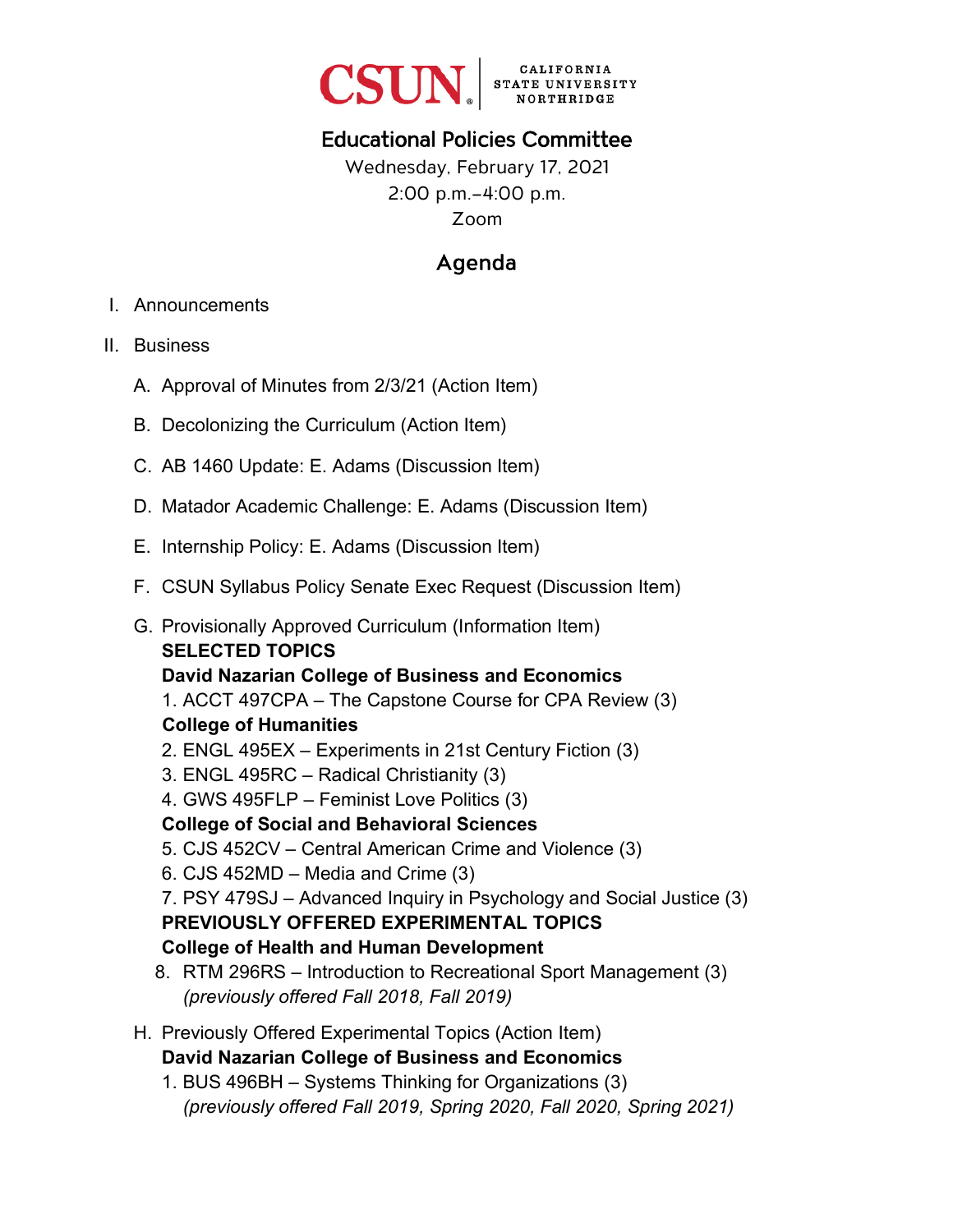#### **College of Humanities**

2. SPAN 496MS – Spanish for the Health Professions (3) *(previously offered Fall 2016, Fall 2018, Fall 2019, and Fall 2020)*

### **College of Social and Behavioral Sciences**

- 3. HIST 496EH U.S. Environmental History (3) *(previously offered Spring 2005, Fall 2006, Spring 2020, Spring 2021)*
- I. Consent Calendar (Action Item)
- J. College of Engineering and Computer Science (Action Item)
	- 1. Computer Science, B.S. and Computer Information Technology, B.S. Memo to Extend Current GE Pattern Modification in 2021-22 and 2022-23
- K. Early Implementation General Education New Course Proposals Provisionally Approved by Academic Affairs Council (Action Item)

# **College of Science and Mathematics**

### *Biology*

## *Returning from 10/2/19*

1. BIOL 218/L – Microbes and People and Lab (2/1) *Proposed for GE Section B2 Life Science and B3 Science Laboratory Activity*

#### **College of Social and Behavioral Sciences** *Geography and Environmental Studies*

# *Returning from 11/6/19*

- 2. GEOG 101A/AL The Physical Environment and Lab (2/1) *Proposed for GE Section B1 Physical Science and B3 Science Laboratory Activity*
- 3. GEOG 103A/AL Weather and Lab (2/1) *Proposed for GE Section B1 Physical Science and B3 Science Laboratory Activity*
- L. Early Implementation General Education Pattern Modification Proposals Provisionally Approved by Academic Affairs Council (Action Item) **College of Science and Mathematics** *Geological Sciences*
	- 1. Geology, B.S.

*Pattern Modification to count GEOL 314 in B5 Scientific Inquiry and Quantitative Reasoning*

# *Mathematics*

2. Mathematics, B.A.

*Pattern modification to count MATH 320 in B5 Scientific Inquiry and Quantitative Reasoning*

3. Mathematics, B.S.

*Pattern Modification to count MATH 320 in B5 Scientific Inquiry and Quantitative Reasoning*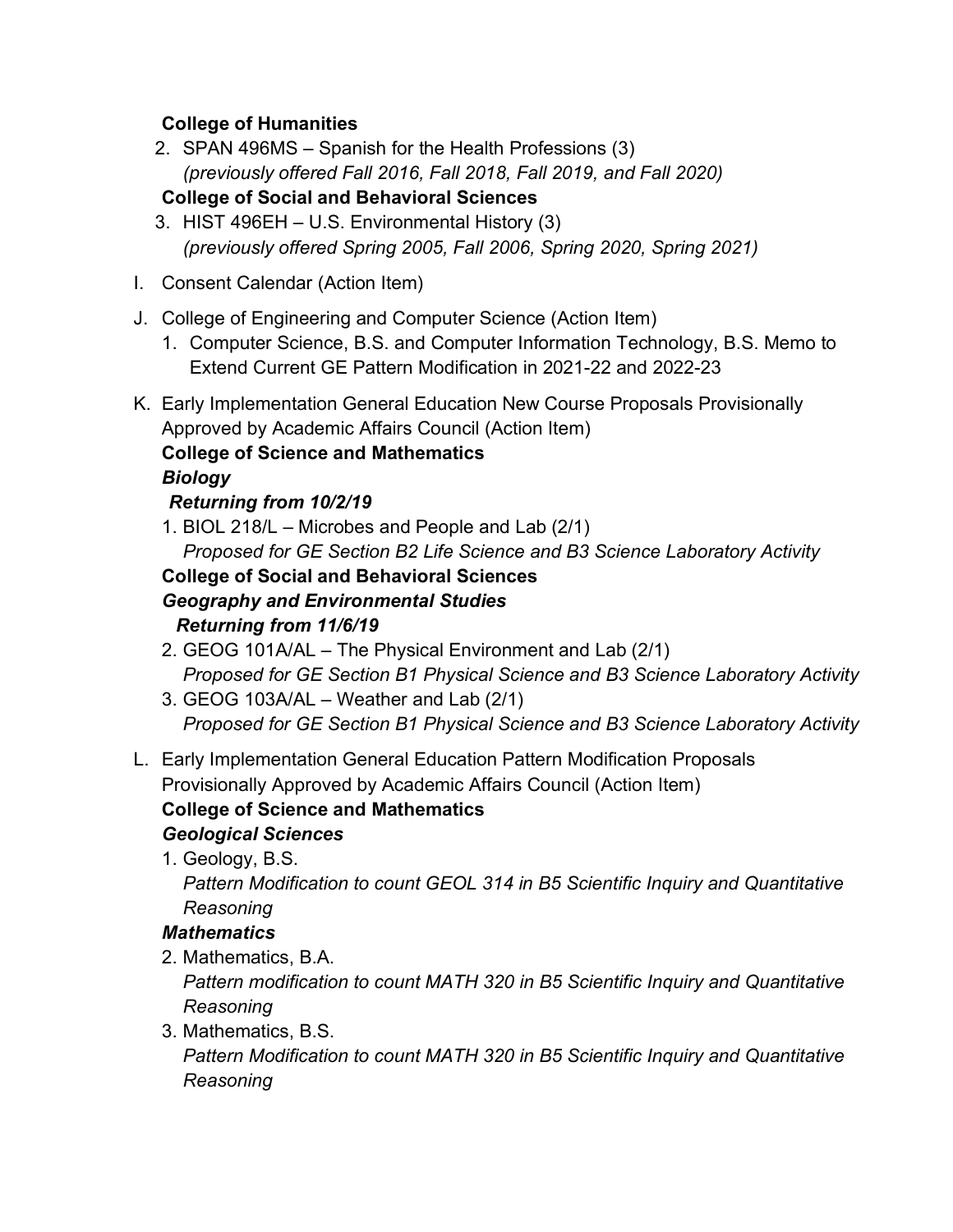### **David Nazarian College of Business and Economics**  *Accounting and Information Systems*

- 4. Accountancy, B.S. *Pattern Modification to count FIN 303 in B5 Scientific Inquiry and Quantitative Reasoning*
- 5. Information Systems, B.S.

*Pattern Modification to count FIN 303 in B5 Scientific Inquiry and Quantitative Reasoning*

# *Business Administration*

6. Business Administration, B.S. *Pattern Modification to count FIN 303 in B5 Scientific Inquiry and Quantitative Reasoning*

### *Economics*

7. Economics, B.A.

*Pattern Modification to count ECON 309 in B5 Scientific Inquiry and Quantitative Reasoning*

#### **College of Health and Human Development** *Recreation and Tourism Management*

8. Tourism, Hospitality, and Recreation Management, B.S. *Pattern Modification to count RTM 403 in B5 Scientific Inquiry and Quantitative Reasoning*

#### **College of Engineering and Computer Science** *Civil Engineering and Construction Management*

9. Civil Engineering, B.S.

*Pattern Modification to count ME 370 in B5 Scientific Inquiry and Quantitative Reasoning*

10. Construction Management, B.S. *Pattern Modification to count ENGL 306 in C2 Humanities*

# *Electrical and Computer Engineering*

- 11.Computer Engineering, B.S. *Pattern Modification to count ECE 340 in B5 Scientific Inquiry and Quantitative Reasoning*
- 12. Electrical Engineering, B.S.

*Pattern Modification to count ECE 340 in B5 Scientific Inquiry and Quantitative Reasoning*

# *Manufacturing Systems Engineering and Management*

13.Engineering Management, B.S.

*Pattern Modification to count MSE 362 in B5 Scientific Inquiry and Quantitative Reasoning*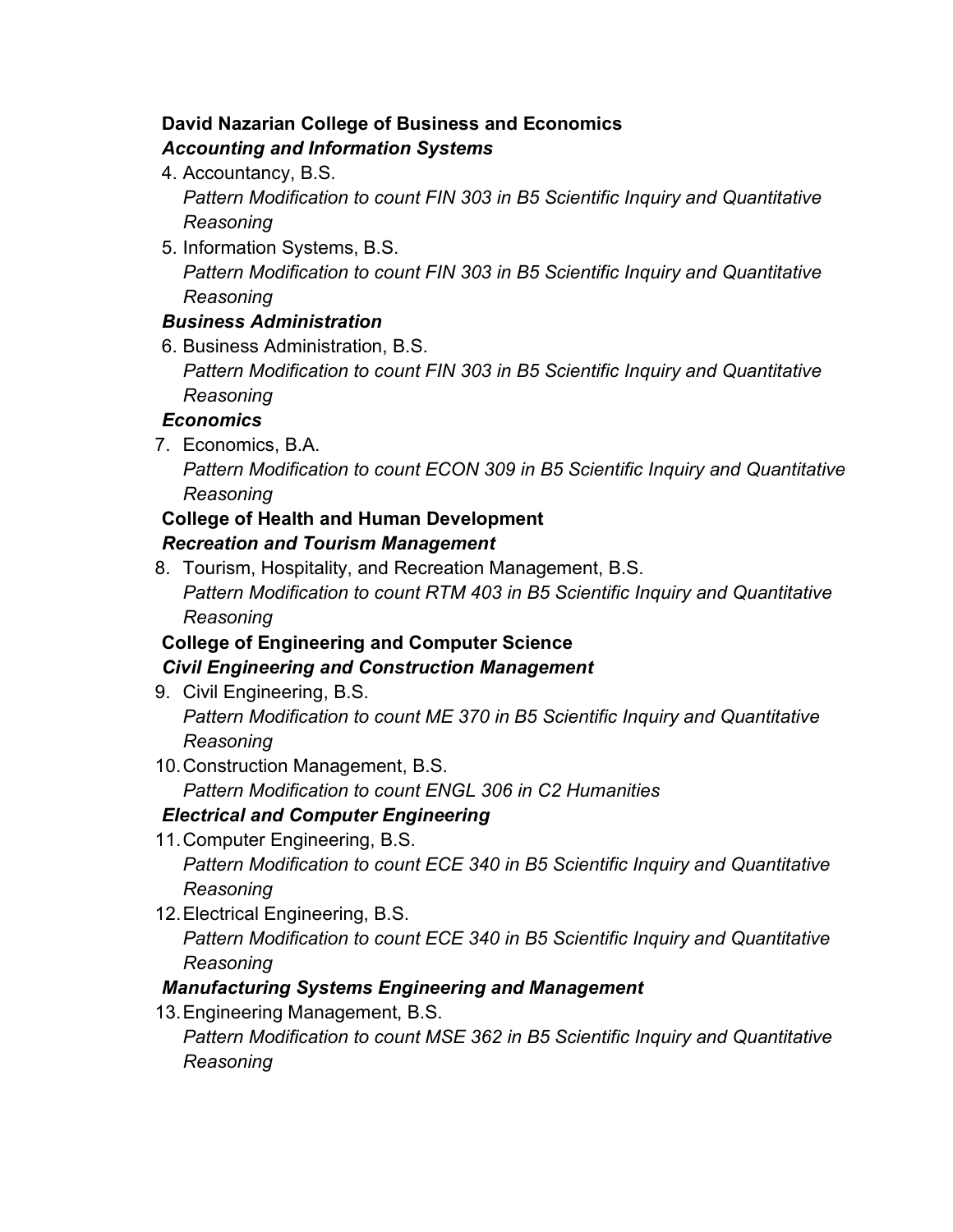14. Manufacturing Systems Engineering, B.S.

*Pattern Modification to count MSE 362 in B5 Scientific Inquiry and Quantitative Reasoning*

## *Mechanical Engineering*

15. Mechanical Engineering, B.S.

*Pattern Modification to count ME 370 in B5 Scientific Inquiry and Quantitative Reasoning*

# **College of Social and Behavioral Sciences**

#### *Sociology*

16. Sociology, B.A.

*Pattern Modification to count SOC 424 in B5 Scientific Inquiry and Quantitative Reasoning* 

#### *Urban Studies and Planning*

17. Urban Studies and Planning, B.A.

*Pattern Modification to count URBS 340A in B5 Scientific Inquiry and Quantitative Reasoning*

#### M. College of Social and Behavioral Sciences (Action Item)

#### *Psychology Program Modification*

- 1. Psychology, B.A. *Pattern Modification to count PSY 320 in B5 Scientific Inquiry and Quantitative Reasoning*
- N. Early Implementation Proposals (Action Item) **Mike Curb College of Arts, Media, and Communication** *Music*

### *New Course*

1. MUS 466 – Digital Strategies for the Music Industry (3)

### *Program Modification*

2. Music, B.A. Option in Music Industry Studies **College of Social and Behavioral Sciences** *Geography and Environmental Studies*

#### *New Course*

3. GEOG 449 – Mixed Methods for Human and Environmental Geography (3)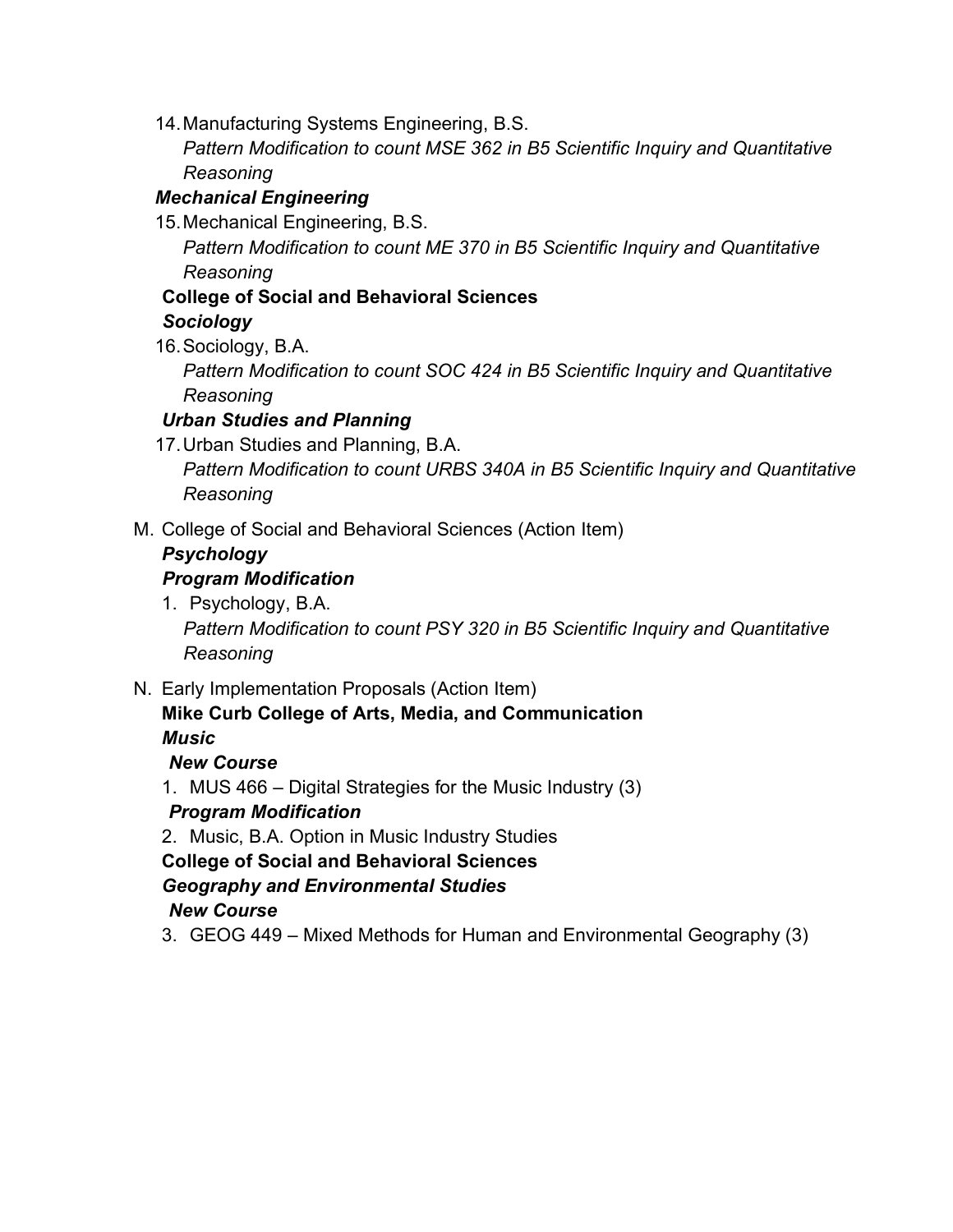

# Educational Policies Committee

Wednesday, February 17, 2021 2:00 p.m.–4:00 p.m. Zoom

# Consent Calendar

Some curriculum proposals will be moved onto a "consent calendar" on the agenda. The purpose of the consent calendar will be to expedite items deemed to be minor and noncontroversial. The Chair of EPC will move items onto the consent calendar in consultation with the Executive Secretary of the Committee. All of these items will remain available for review by all EPC members and any EPC member may remove an item from the consent calendar at any time prior to or during the meeting at which the item is to be considered. Items on the consent calendar will be acted upon as a single item. (EPC Standard Operating Procedures, page 3.)

#### **Early Implementation**

- A. Mike Curb College of Arts, Media, and Communication
	- *Music*

#### *Program Modification*

1. Music, B.M. Option in Jazz Studies *Theatre*

#### *Course Modifications*

- 2. TH 261 Fundamentals of Scenery and Properties Technology (2) *Change course description and requisites*
- 3. TH 261A Scenery and Properties Technology Production Participation (1) *Change course number to TH 261P*
- 4. TH 262 Fundamentals of Costume Technology (2) *Change course description and requisites*
- 5. TH 262A Costume Technology Production Participation (1) *Change course number to TH 262P*
- 6. TH 263 Fundamentals of Lighting and Sound Technology (2) *Change course description and requisites*
- 7. TH 263A Lighting and Sound Technology Production Participation (1) *Change course number to TH 263P*
- 8. TH 361A Intermediate Scenery and Properties Technology (2) *Change course title, description and classification from C-20 to C-12*
- 9. TH 361B Scenic Art Techniques (2) *Change course title, short title, description and classification from C-20 to C-12*
- 10.TH 362A Intermediate Costume Technology (2) *Change course title, description and classification from C-20 to C-12*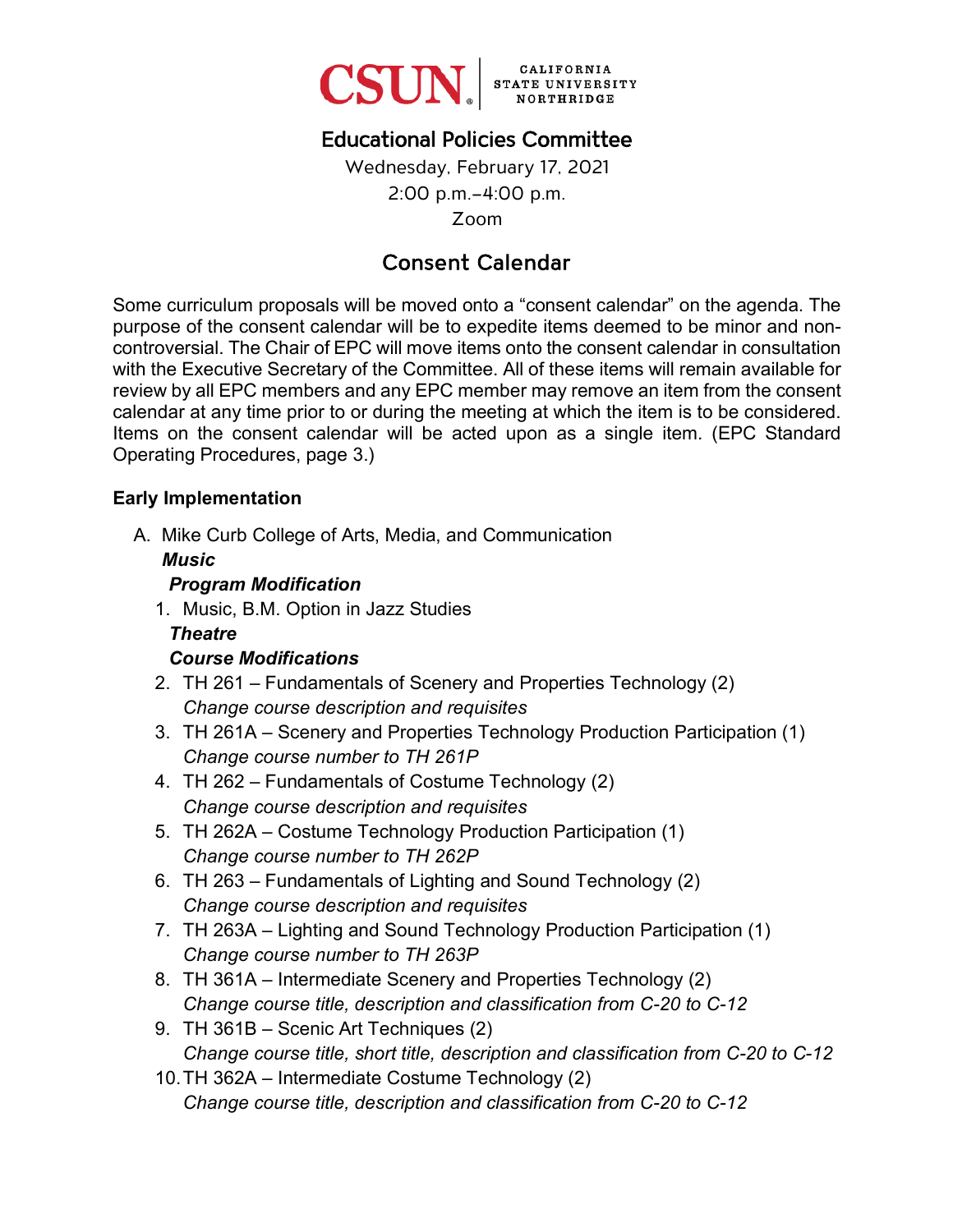- 11.TH 363A Intermediate Lighting Technology (2) *Change course title, description and classification from C-20 to C-12*
- 12.TH 367 Advanced Make-Up (2) *Change course title, description, requisites and classification from C-20 to C-12*

## *New Courses*

- 13.TH 361P Scenic/Properties Practicum (1)
- 14.TH 362P Intermediate Costume Practicum (1)
- 15.TH 363P Lighting/Sound/Video Practicum (1)

# *Program Modification*

- 16.Theatre, B.A.
- B. College of Science and Mathematics

## *Biology*

# *Program Modifications*

- 1. Biology, B.A.
- 2. Biology, B.S. Cell and Molecular Biology Option

# *Chemistry*

# *Course Modifications*

- 3. CHEM 365 Introduction to Biochemistry (3) *Unlink lecture and lab; Change requisites*
- 4. CHEM 365L Introduction to Biochemistry Lab (1) *Unlink lecture and lab; Change requisites*

# *Geological Sciences*

# *Course Modification*

5. GEOL 313 – Introduction to Field Methods (2) *Change course title, short title, requisites and course description*

# *Program Modification*

6. Geology, B.S.

# C. College of Humanities

# *English*

# *Program Modifications*

- 1. English, B.A. Four-Year Integrated (FYI) English Subject Matter Program for the Single Subject Credential Option
- 2. English, B.A. Junior-Year Integrated (JYI) English Subject Matter Program for the Single Subject Credential Option